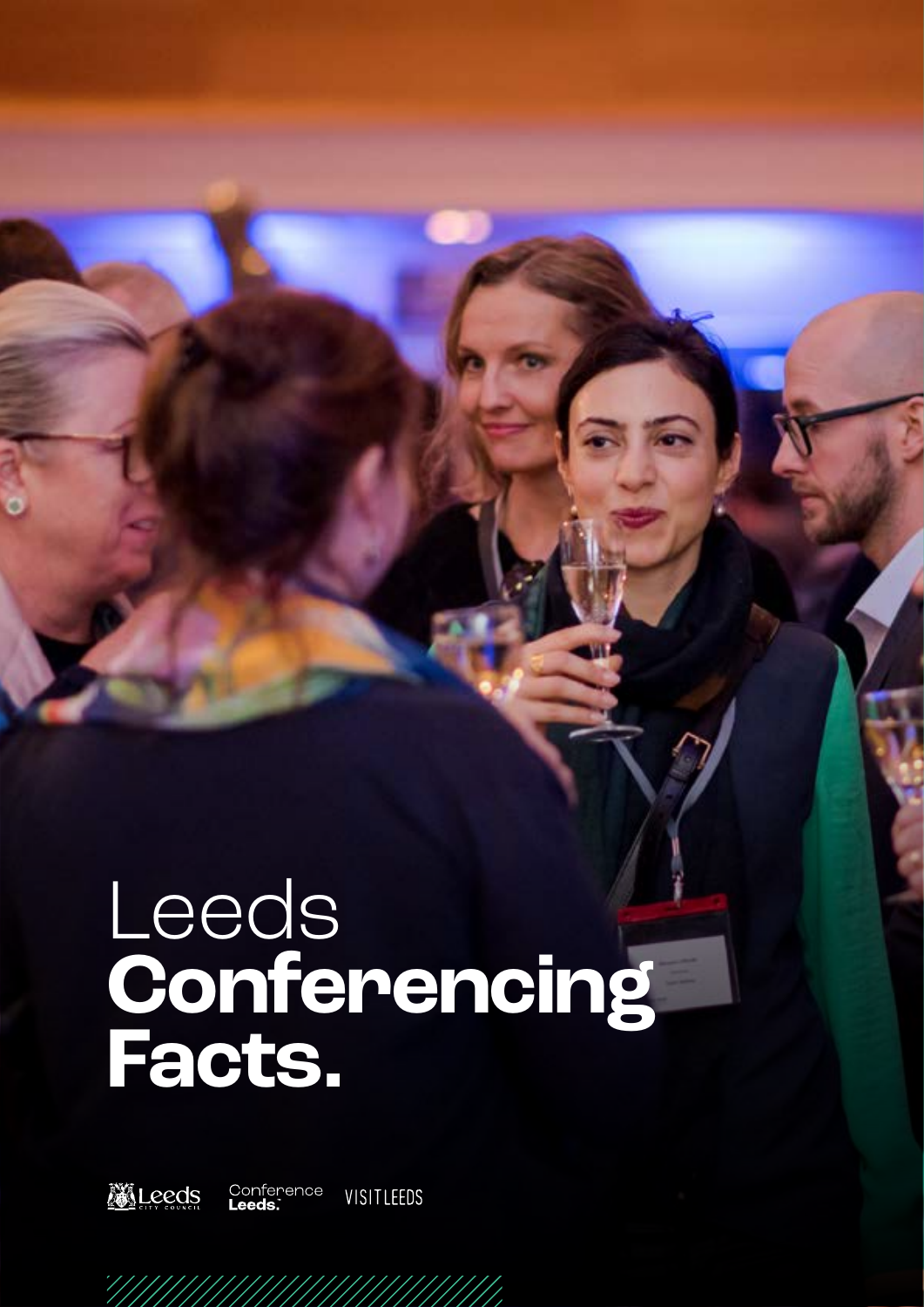*With a number of exciting venues working in partnership, including three major universities, the award winning first direct arena and the world renowned Royal Armouries, it's easy to see why Leeds' conferencing city proposition puts the city in the top ten UK conferencing destinations.*



Leeds is the UK's second largest financial centre and has a central role in other key business sectors. In addition, the city has 13 AIM accredited venues, with two gold awards.

Leeds is a city transformed. With a rich industrial heritage, the city centre has been rejuvenated beyond recognition. This is a city that hasn't stood still and is now a thriving and vibrant business hub.

Leeds is known for its strong presence in medical and healthcare, professional services, digital and manufacturing sectors and will deliver unique and compelling events through a city wide collaborative approach.

For delegates attending events in Leeds, the city is a wonderful place to explore during free time. The city has a compact centre which is ripe for discovery, with a strong food and drink scene and an abundance of culture and heritage, as well as over 1,000 shops and over 300 bars and restaurants in the city centre alone.

As a host of the Grand Départ of the Tour de France, the Rugby League World Cup, the national Teach First conference in 2014-2020 and three World Triathlon Series events, Leeds has showcased its capability for hosting major events.

### Travelling to Leeds

#### Air Travel

Leeds Bradford Airport is Yorkshire's leading airport, located just eight miles northwest of Leeds, it serves more than 70 direct destinations and hundreds more through its global hub connectivity.

#### Road network

Directly linked with London and Edinburgh via the M1 and A1 and has direct links with the east and west coast ports via the M62.

| LEEDS<br><b>BRADFORD</b><br><b>AIRPORT</b>                                  | LONDON<br>GATWICK                                                                            | LONDON<br><b>HEATHROW</b>                                                      | <b>MANCHESTER</b><br><b>AIRPORT</b>                                                                 |  |  |  |  |  |
|-----------------------------------------------------------------------------|----------------------------------------------------------------------------------------------|--------------------------------------------------------------------------------|-----------------------------------------------------------------------------------------------------|--|--|--|--|--|
| MILES<br>Χ<br><b>30 MINS</b><br>BY BUS<br>26 MINS<br>BY ROAD                | <b>3HR 32MINS</b><br><b>BY TRAIN</b><br><b>96 TRAINS</b><br>PER DAY<br>3HR 15MINS<br>BY ROAD | <b>96 TRAINS</b><br>PER DAY<br>2HR 55MINS<br>BY TRAIN<br>3HR 21MINS<br>RY ROAD | <b>1HR 30MINS</b><br><b>BY TRAIN</b><br><b>57 TRAINS</b><br><b>PER DAY</b><br>1HR 50MINS<br>BY ROAD |  |  |  |  |  |
| <b>BIRMINGHAM</b>                                                           | <b>LIVERPOOL</b>                                                                             | <b>MANCHESTER</b>                                                              | <b>EDINBURGH</b>                                                                                    |  |  |  |  |  |
| 93 MILES<br><b>1HR 50MINS</b><br><b>BY TRAIN</b><br>2HR 15MINS<br>RY RITAIT | 64 MILES<br><b>1HR 25MINS</b><br><b>BY TRAIN</b><br>1HR 24MINS<br>BY RUAD                    | 43 MILES<br>50 MINS<br>BY TRAIN<br>AND ROAD                                    | 157 MILES<br><b>2HR 57MINS</b><br><b>BY TRAIN</b><br>4HR 10MINS<br>RY RITATI                        |  |  |  |  |  |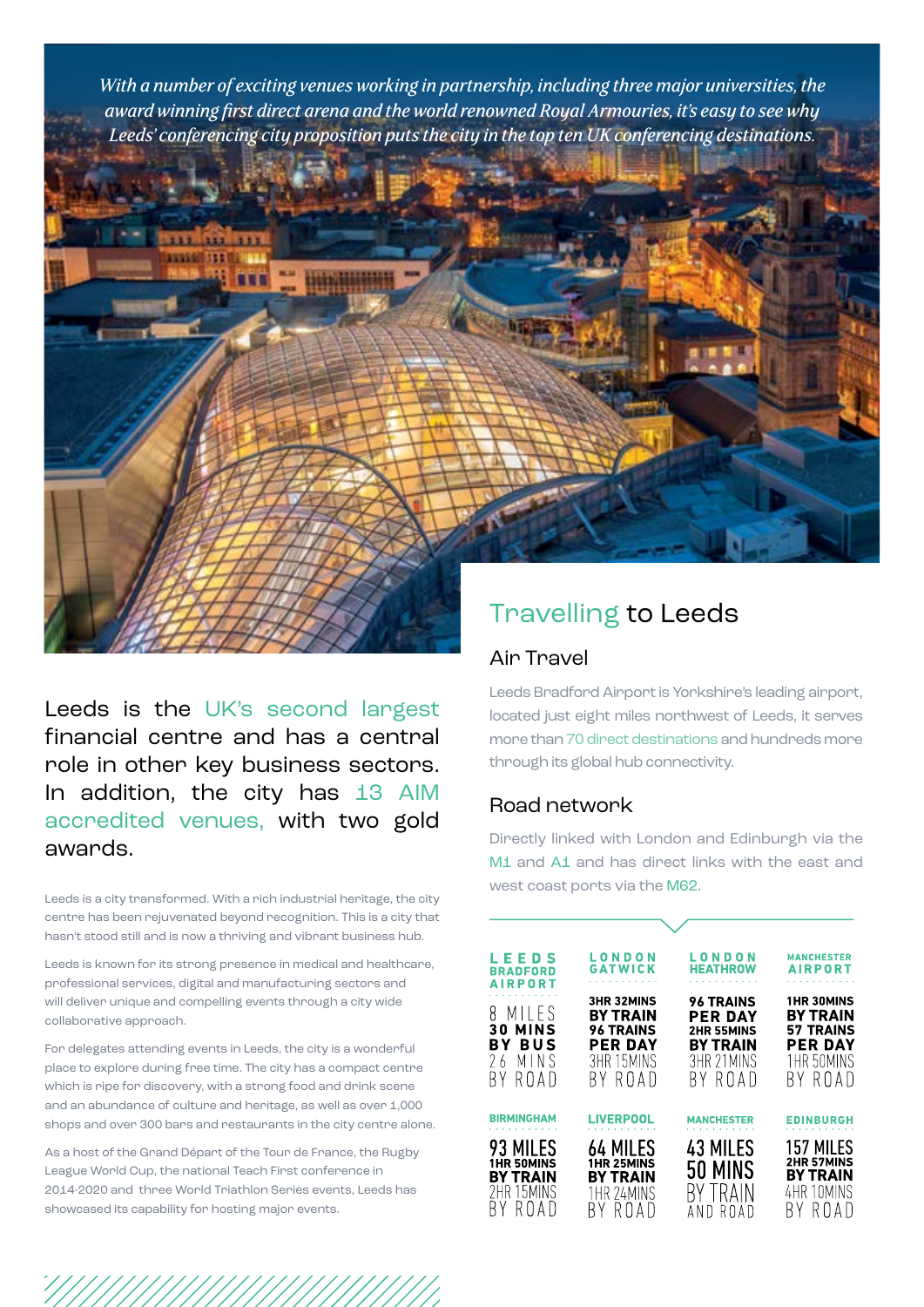## Where to stay Leeds City Centre

TOTAL BED STOCK

4\* Hotel rooms **2,792** 3\* Hotel rooms **223** Budget hotel rooms (2\* & 1\*) **1,442** Serviced apartment rooms **347** University accommodation **5,350\*** (\*OUT OF TERM TIME)

## 10,154

| Conference venues at a glance             | <b>Bedrooms</b> | Capacity<br>T/S | Capacity<br><b>Rounds</b> | <b>Meeting</b><br><b>Rooms</b> | Location           | Distance from<br><b>City Centre</b><br>(MILES) |
|-------------------------------------------|-----------------|-----------------|---------------------------|--------------------------------|--------------------|------------------------------------------------|
| Leeds United Conference & Events          | n/a             | 1,500           | 1,100                     | 16                             | <b>South Leeds</b> | 2.5                                            |
| <b>Royal Armouries</b>                    | n/a             | 1,200           | 750                       | 11                             | New Dock           | $\overline{O}$                                 |
| <b>The Queens Hotel</b>                   | 232             | 500             | 550                       | 19                             | <b>City Centre</b> | $\overline{O}$                                 |
| <b>Finst Direct Arena</b>                 | n/a             | 12,000          | 1.100                     | $6^{\circ}$                    | <b>City Centre</b> | $\overline{O}$                                 |
| University of Leeds                       | 2,800           | 550             | 600                       | 300                            | <b>City Centre</b> | 0.5                                            |
| Well Met Conferencing                     | 1.750           | 350             | 200                       | 160                            | <b>City Centre</b> | $\Omega$                                       |
| <b>Leeds Trinity University</b>           | 600             | 280             | 64                        | 33                             | <b>North Leeds</b> | 6 <sup>°</sup>                                 |
| Aspire                                    | n/a             | 300             | 300                       | 8                              | <b>City Centre</b> | $\overline{O}$                                 |
| <b>Leeds Town Hall</b>                    | n/a             | 1,200           | 400                       | 12 <sup>°</sup>                | <b>City Centre</b> | $\overline{O}$                                 |
| <b>Northern Ballet</b>                    | n/a             | 230             | 200                       | 15                             | <b>City Centre</b> | $\overline{O}$                                 |
| The Carriageworks Theatre                 | n/a             | 349             | 70                        | 8                              | <b>City Centre</b> | $\overline{O}$                                 |
| <b>Leeds Marriott Hotel</b>               | 244             | 300             | 270                       | $\overline{7}$                 | <b>City Centre</b> | $\overline{O}$                                 |
| <b>Hilton Hotel Leeds</b>                 | 208             | 300             | 250                       | 15 <sub>1</sub>                | <b>City Centre</b> | $\overline{O}$                                 |
| Leeds Conservatoire                       | n/a             | 354             | n/a                       | $\overline{7}$                 | <b>City Centre</b> | $\overline{O}$                                 |
| Doubletree by Hilton                      | 333             | 252             | 200                       | 19                             | <b>City Centre</b> | $\overline{O}$                                 |
| The Met Hotel                             | 120             | 250             | 200                       | 18                             | <b>City Centre</b> | $\overline{O}$                                 |
| Weetwood Hall Conference Centre and Hotel | 106             | 200             | 150                       | 36                             | Headingley         | $\overline{4}$                                 |
| Leeds Playhouse                           | n/a             | 750             | 46                        | 6                              | <b>City Centre</b> | $\Omega$                                       |
| Park Plaza                                | 187             | 200             | 180                       | 12 <sub>1</sub>                | City Centre        | $\overline{O}$                                 |
| Crowne Plaza Leeds                        | 135             | 200             | 150                       | $\overline{7}$                 | <b>City Centre</b> | $\Omega$                                       |
| Radisson Blu                              | 147             | 60              | 60                        | 10 <sup>1</sup>                | City Centre        | $\overline{O}$                                 |
| <b>Studio</b>                             | n/a             | 180             | 162                       | 11                             | <b>City Centre</b> | $\overline{O}$                                 |
| Horizon                                   | $\overline{O}$  | 250             | 160                       | $\mathbf{3}$                   | <b>City Centre</b> | $\overline{O}$                                 |

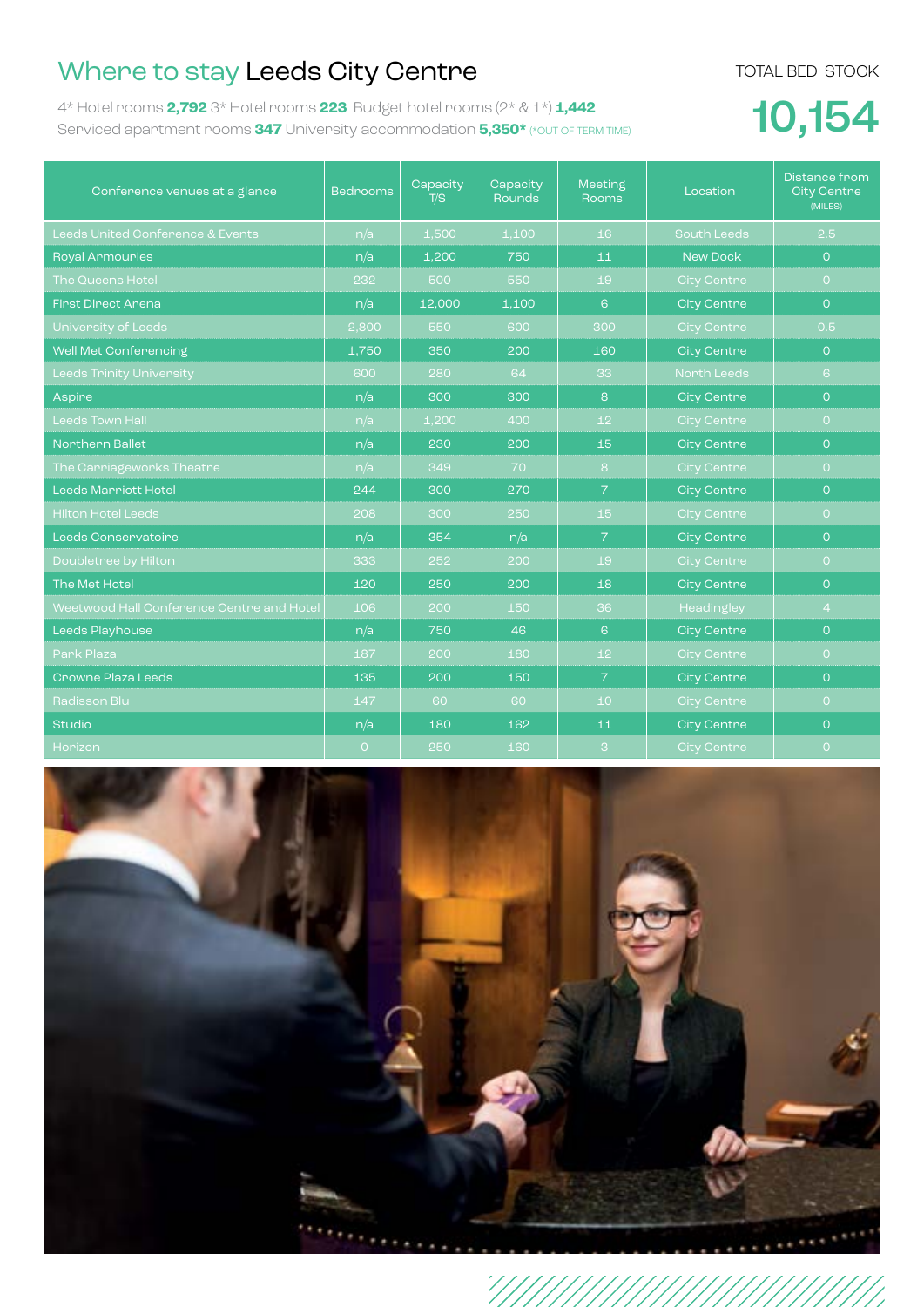## Social Programme Ideas

Whether your delegates have a few hours to spare during your conference, are able to stay on for a couple of days or return at a later date; Leeds offers a great combination of modern European energy with a strong heritage and a huge warm and friendly welcome.

#### Retail

Leeds is the third largest shopping destination in the UK outside London so you are never more than a few steps away from a great shopping experience. Fans of the high street can hit Trinity Leeds, or if you're looking for luxury treats head to the Victoria Quarter and Victoria Gate. Vintage goods and boutique shops can be found a plenty in Leeds Corn Exchange, or stop by Leeds Kirkgate Market, one of Europe's largest covered markets, to browse the vast array of independent stalls.

#### History & Heritage

You will experience stunning heritage no matter where you go in Leeds; the city has more listed buildings than any other English city outside of London. Famous landmarks include the stunning Victorian arcades such as the Victoria Quarter, the magnificent Corn Exchange, Leeds Town Hall, Civic Hall and Kirkgate Market. For a slice of British History, Leeds has plenty to offer with a number of historical houses and gardens, including Harewood House, Lotherton Hall and Temple Newsam. Kirkstall Abbey; one of the most complete medieval Cistercian Abbeys in Britain is also a 'must visit'.

#### **Culture**

Leeds' heritage as a city of entertainment is a long and illustrious one and continues to flourish today. The city boasts both its own opera and ballet companies in Opera North and Northern Ballet and four theatres. It has an ever changing calendar of events and festivals and is home to some highly acclaimed events including the Leeds International Film Festival, Leeds Indie Food Festival and Light Night. The award winning 13,000 seater first direct arena see's the city play host to a broad spectrum of international artists and events. In the year of 2023 Leeds will host an international cultural festival that will celebrate the cultural life of Leeds and bring the best global artist to the city.

#### The Wider Region

Leeds is an excellent gateway to the north of England, with the Yorkshire Dales, North Yorkshire Moors, Yorkshire coastline and the cities of Liverpool, Manchester, Newcastle and York just a short drive or train journey away. Take time out exploring one of the many beautiful market towns such as Otley and Wetherby enjoying their weekly farmers markets, independent shops and friendly hospitality.

#### Sector Strengths

#### Healthcare & Medtech

As the UK's first city of health innovation, Leeds City Region has a unique health and social care eco-system. The city region is home to the headquarters of four out of the five NHS bodies, one of the largest teaching hospitals in Europe and the largest healthcare data platform in the world. According to a study by the What Works Centre for Wellbeing, Leeds is the highest ranked Core City for health and wellbeing. Leeds City Region also excels in health informatics and is home to the highest concentration of health informaticians in the UK along with leading research, development and production of cutting edge medical devices.

#### Financial & Professional Services

Leeds City Region is the UK's second centre for banking. Over 30 national banks are based here and Leeds is home to the Bank of England's only note issuing centre outside of London. It is also recognised as an important centre for the legal profession with seven of the UK's largest 25 law firms having a major presence here. The city region is also home to one of the largest concentrations of business and client support centres in the UK.

#### Digital and Information Economy

From creative outputs to digital content and the development of future technologies, Leeds City Region is fast fulfilling its ambition to become the UK's northern Digital and Information Hub. Leeds City Region is a world class location for data management and has taken a firm lead in the 'data revolution', the UK's first internet service provider was born here, it is home to the only independent Internet Exchange Provider outside London and is also primed to be the first Northern England Fintech centre.

#### Manufacturing

Leeds City Region is the UK's centre for innovative manufacturing, with a wealth of mid-sized firms driving the sector forward with technological advancements. The region boasts world-class research competencies, from bio-renewable development to innovative physical organic solutions. The University of Leeds is on the top 100 Global University Ranking with an annual research spend approaching £200million and is ranked in the top 10 in the UK for Advanced Materials Research. The Region has strengths in earth systems and environmental sciences, electrical and electronic engineering, metallurgy and materials and aeronautical, mechanical and manufacturing engineering.

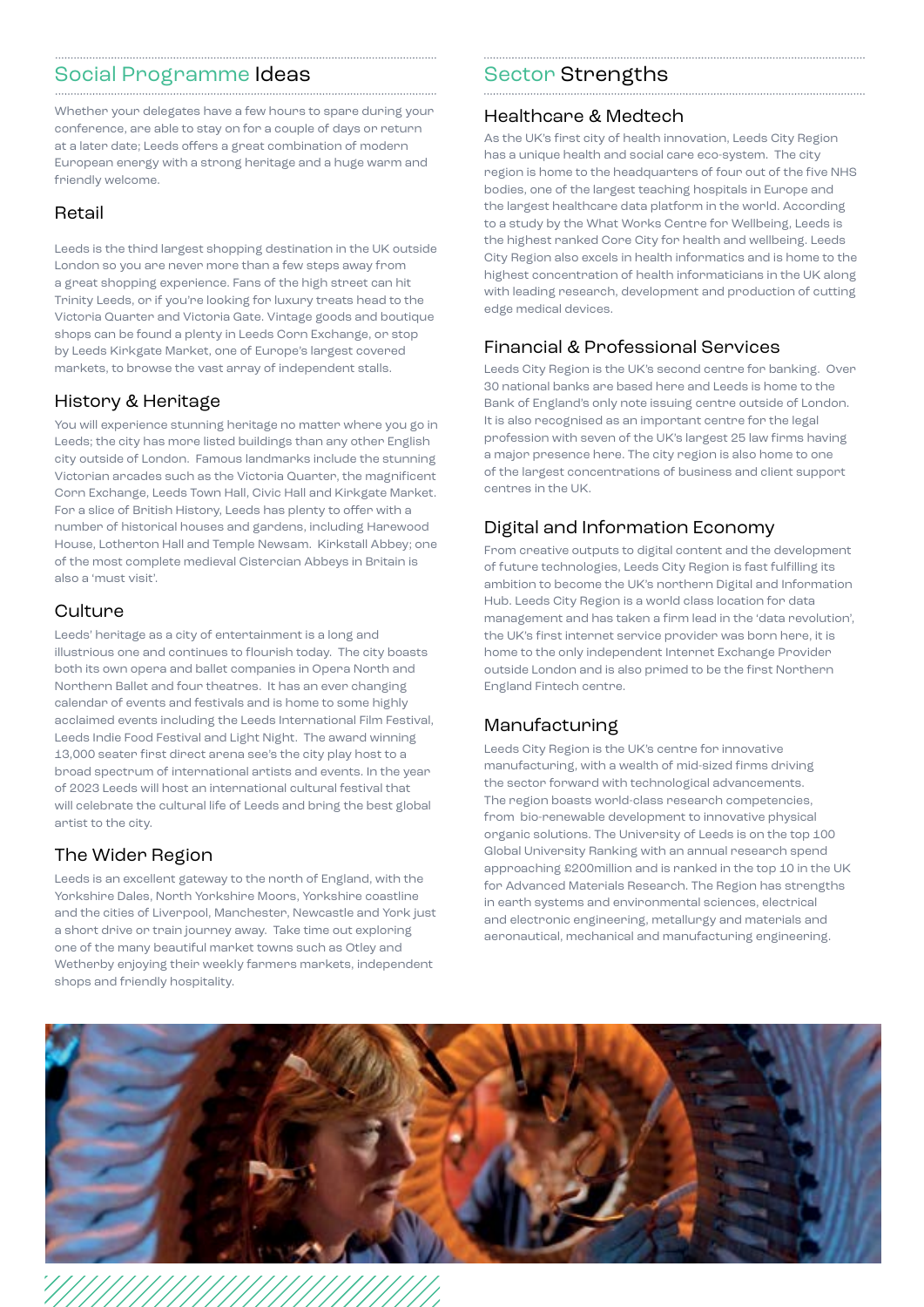